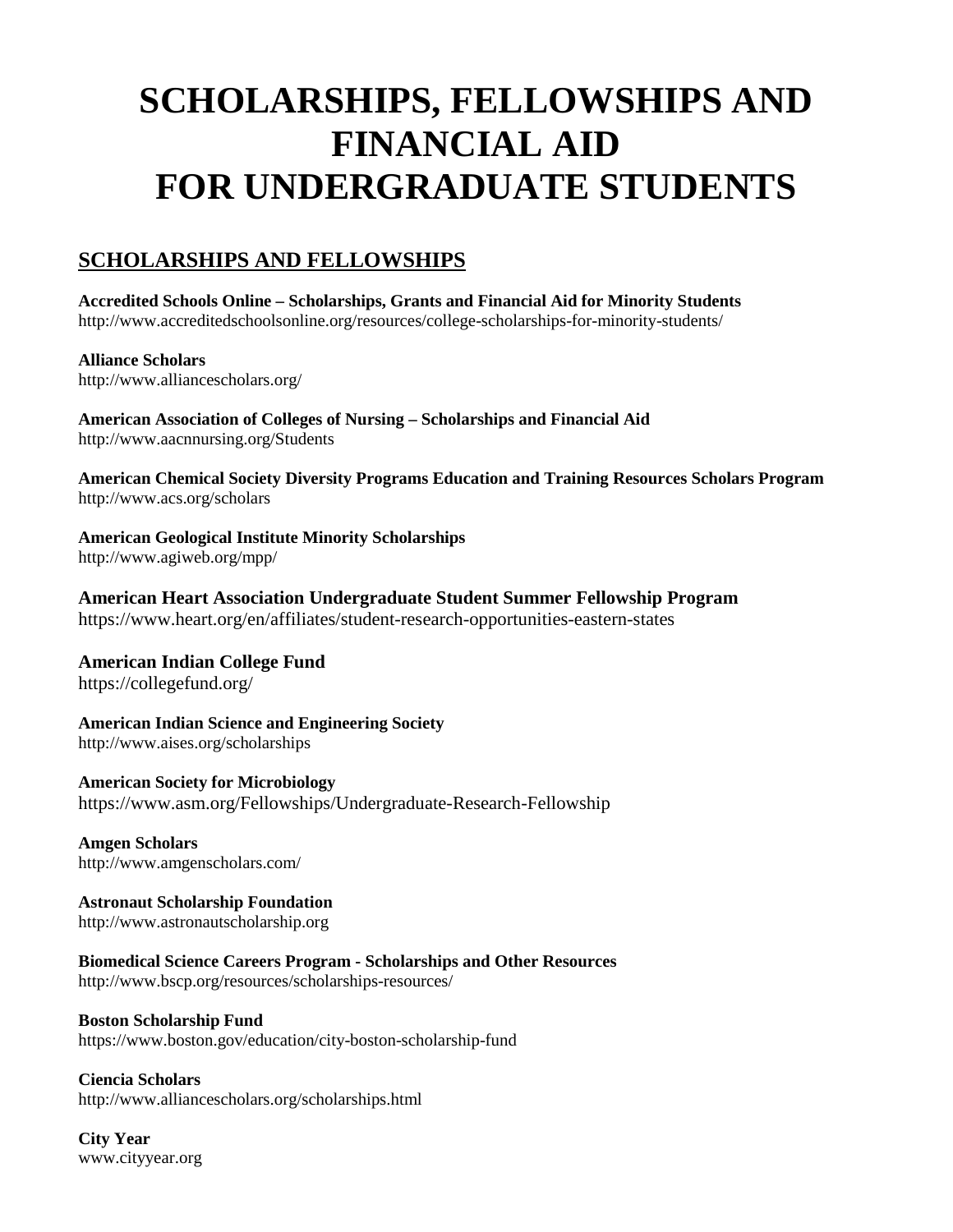**College Gold** www.collegegold.com

**College Scholarships** http://www.collegescholarships.org/financial-aid/

**Columbia Department of Biomedical Informatics Summer Research Fellowship** https://www.dbmi.columbia.edu/summer/

**Development Fund for Black Students in Science and Technology**  <http://www.dfbsstscholarship.org/>

**FastWeb: Free Scholarship and College Searches Plus Financial Aid Tools and More** [http://www.fastweb.com](http://www.fastweb.com/) 

**Gates Millennium Scholars Program** [http://www.gmsp.org](http://www.gmsp.org/)

**Guide to Getting Science Scholarships: Master's Degree**  https://www.mastersdegree.net/science-scholarship/

#### **Harry S. Truman Scholarship Foundation, The**

http://www.truman.gov/

# **Health Resources & Services Administration**

https://www.hrsa.gov/

**Hispanic Association of Colleges and Universities**  <http://www.hacu.net/hacu/Scholarships.asp>

#### **Hispanic Scholarship Fund**

<http://www.hsf.net/>

**Jack Kent Cooke Foundation College Scholarship Program** http://www.jkcf.org/scholarship-programs/college-scholarship/

**La Unidad Latina Foundation, The** https://www.lulf.org/?s=La+Unidad+Latina+Foundation%2C+The

### **MappingYourFuture.org**

http://www.mappingyourfuture.org/

**Mellon Mays Undergraduate Fellowship Program (MMUFP)** [http://www.mmuf.org](http://www.mmuf.org/) 

**Minority Scholarships** http://www.free-4u.com/minority.htm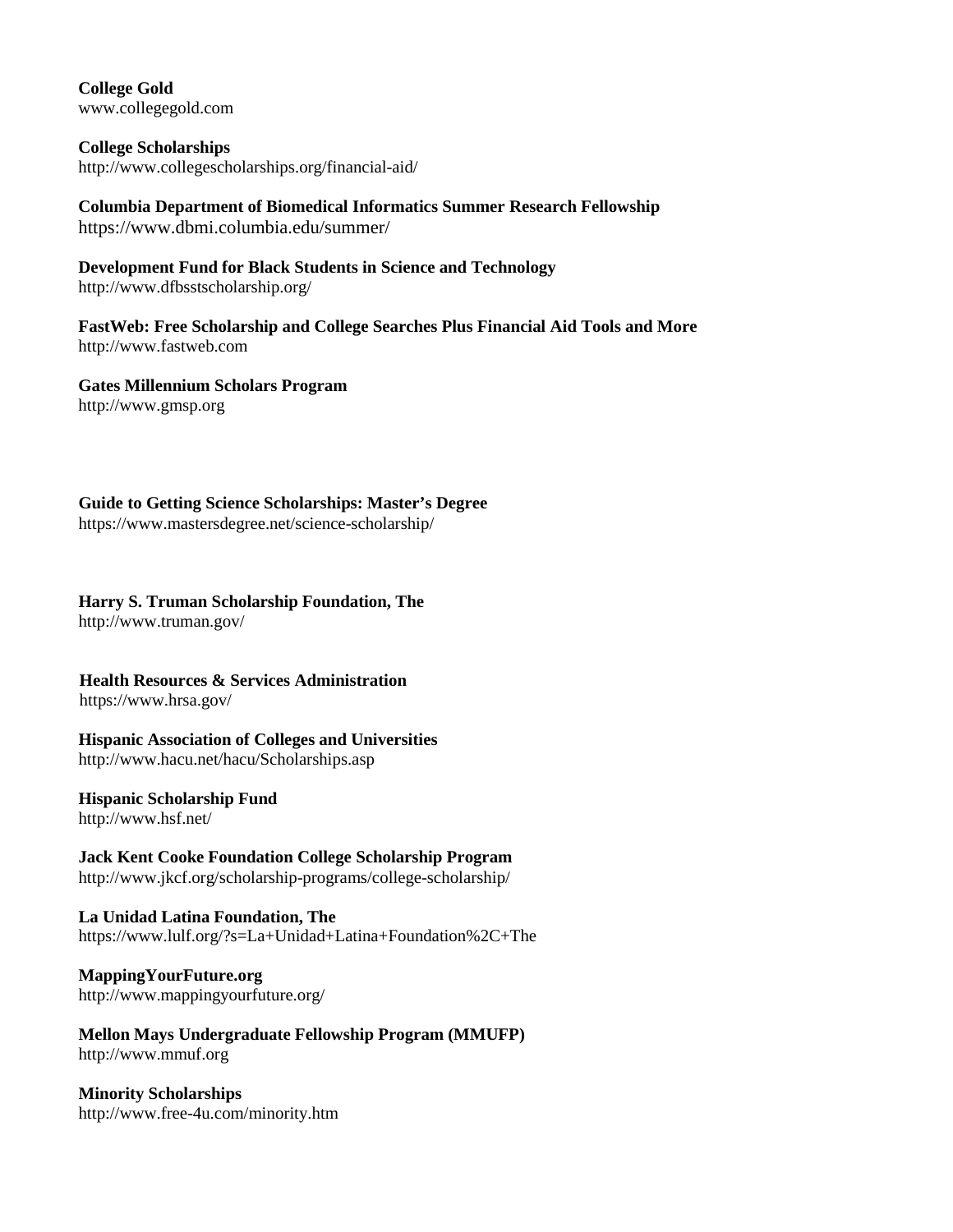# **National Academies of Science Engineering Medicine: Ford Foundation Fellowship Programs**

https://sites.nationalacademies.org/pga/fordfellowships/

#### **National Action Council for Minorities in Engineering - Scholarships**

http://www.nacme.org/scholarships

#### **Native American & Alaska Native Scholarships, the Morris K. Udall and Stewart L. Udall Foundation** http://www.udall.gov/

#### **National GEM Consortium, The**

<http://www.gemfellowship.org/>

**National Institutes of Health Predoctoral Fellowship to Promote Diversity in Health-Related Research** https://grants.nih.gov/grants/guide/pa-files/PA-16-308.html

**National Institutes of Health Summer Research Program in Biomedical Science**

https://www.training.nih.gov/programs/sip

#### **National Institute on Drug Abuse – Summer Research Internship Program**

https://www.drugabuse.gov/offices/office-nida-director-od/office-diversity-health-disparities-odhd/odhd-researchtraining-programs/nida-summer-research-internship-program

#### **National Institutes of Health – Diversity in Extramural Programs**

https://extramural-diversity.nih.gov/career-pathways/infographic/college https://extramural-diversity.nih.gov/career-pathways/infographic/predoctoral

#### **National Institutes of Health Undergraduate Scholarship**

http:/[/www.training.nih.gov/programs/ugsp](https://ugsp.nih.gov/application_center/application_center.asp?m=02&s=01)

#### **National Science Foundation**

https://www.nsf.gov/funding/programs.jsp?org=DUE

#### **NIGMS Minority Programs**

http://www.nigms.nih.gov/training

#### **Nursing Scholarships and Financial Aid**

<https://online.nursing.georgetown.edu/blog/nursing-scholarships/>

#### **Pathways to Science – STEM**

http://www.pathwaystoscience.org/index.aspx

#### **Pinto Ranch** https://www.pintoranch.com/scholarships

#### **Questbridge College Prep Scholars Program**

<https://www.questbridge.org/high-school-students/college-prep-scholars>

#### **Robert Wood Johnson Foundation – Summer Health Professions Education Program** http://www.shpep.org/apply-to-shpep/

#### **SallieMae**

https://www.salliemae.com/plan-for-college/scholarships/

#### **Scholarships.com - Free College Scholarship Search & Financial Aid Resource** [http://www.scholarships.com](http://www.scholarships.com/)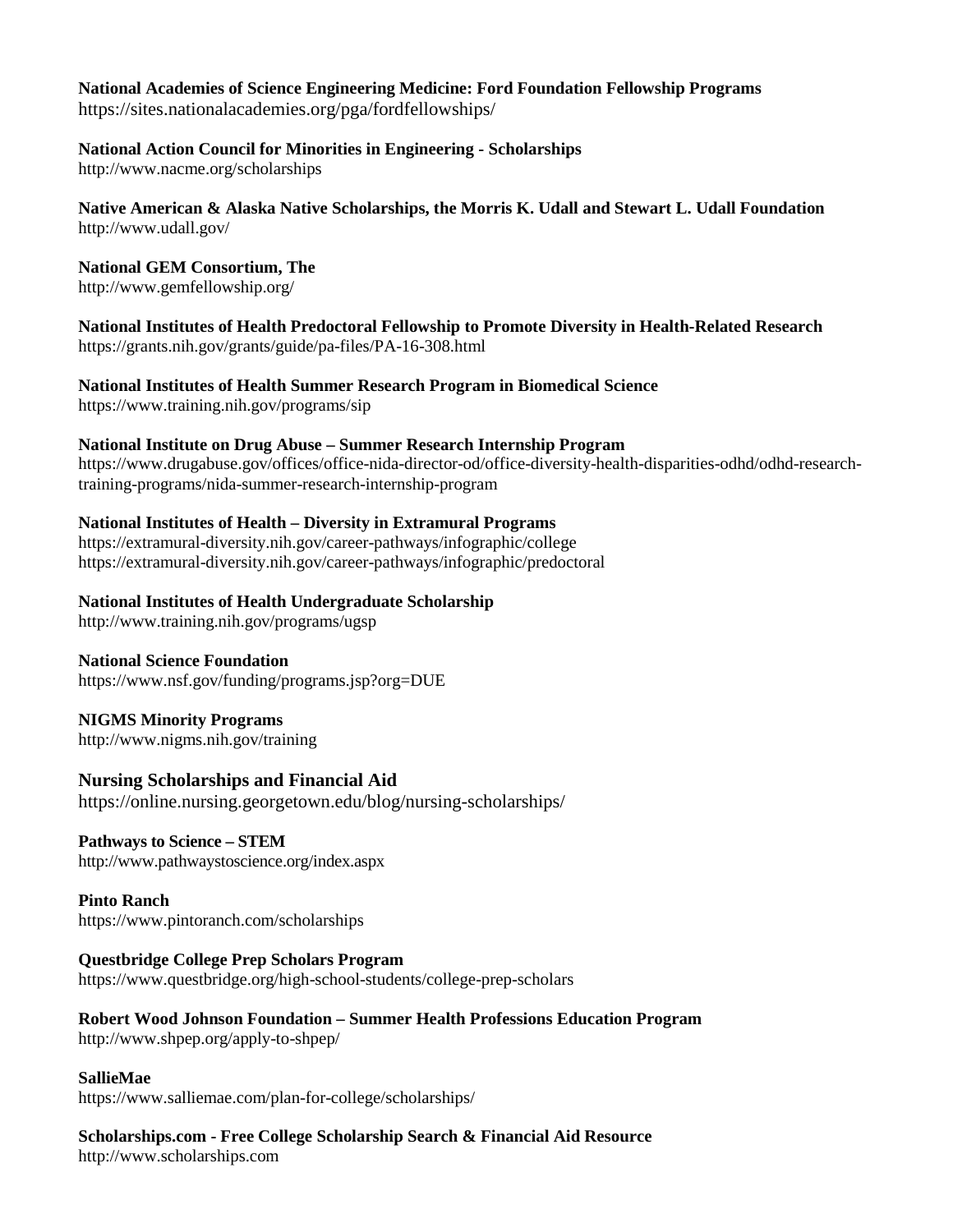#### **Scholarships for Women Engineers**

http://societyofwomenengineers.swe.org/scholarships

#### **Society of Hispanic Professional Engineers (SHPE)**

http://programs.shpe.org/scholarships/

#### **Student Debt Relief – Scholarships and Grants for African-American Students**

http://www.studentdebtrelief.us/knowledge-base/scholarships-grants-african-american-students/

**Thurgood Marshall College Fund** http://tmcf.org/

**Tylenol Future Care Scholarship** http://www.tylenol.com/news/scholarship

**Uniformed Services University of the Health Sciences** https://www.usuhs.edu/

**United Negro College Fund** http://scholarships.uncf.org

**Woods Hole Oceanographic Institution**  http://www.whoi.edu/main/summer-student-fellowship

#### **FINANCIAL AID**

**Adventures in Education** http://www.aie.org

**American Education Services** https://www.aessuccess.org/

**American Student Assistance** http://www.asa.org/

**College Savings Plan Network**  www.collegesavings.org

**CSS Profile** https://cssprofile.collegeboard.org/

#### **FAFSA (Free Application for Federal Student Aid)**

http://www.fafsa.ed.gov/ https://studentloans.gov/myDirectLoan/index.action

**FastWeb: Free Scholarship and College Searches Plus Financial Aid Tools and More** https://www.fastweb.com/

**FinAid! SmartStudent Guide to Financial Aid** [http://www.finaid.org](http://www.finaid.org/)